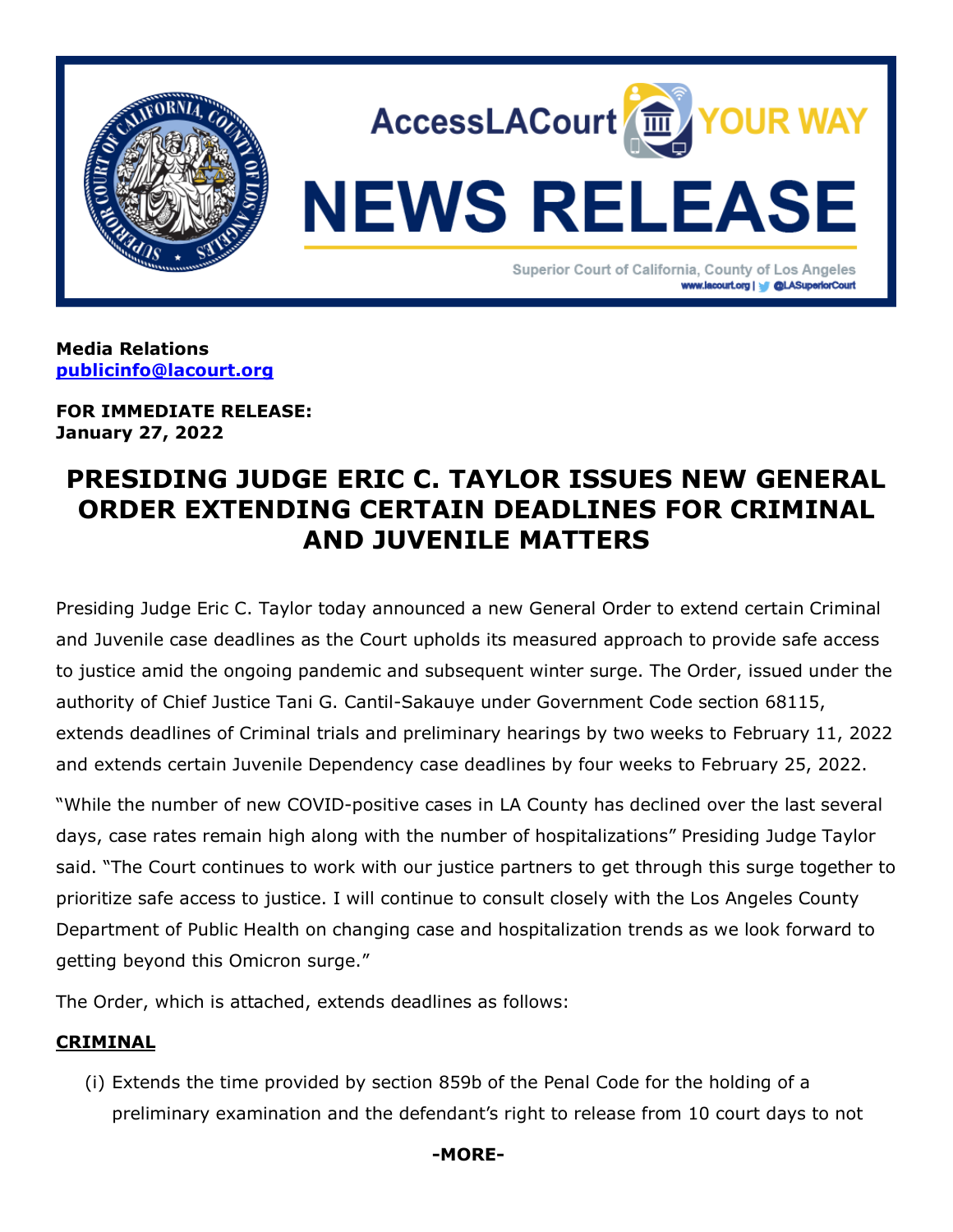### **NEW GENERAL ORDER 2-2-2-2**

- (ii) more than 30 court days, from **January 29, 2022 to February 11, 2022**, inclusive.
- (iii) Extends the time period provided in section 1382 of the Penal Code for the holding of a criminal trial by not more than 30 days, applicable only to cases in which the original or previously extended statutory deadline otherwise would expire from **January 29, 2022 to February 11, 2022**, inclusive.
- (iv) Extends by 90 calendar days post-conviction progress reports set on **January 29, 2022 to February 11, 2022**, inclusive.
- (v) Extends by 90 calendar days, unless statutorily required to be held sooner and the defendant does not consent to a continuance, out-of-custody misdemeanor pretrial hearings set on **January 29, 2022 to February 11, 2022**, inclusive.

## **JUVENILE DEPENDENCY**

- (i) The time periods provided in section 313 of the Welfare and Institutions Code within which a minor taken into custody pending Dependency proceedings must be released from custody to not more than seven (7) days, applicable only to minors for whom the statutory deadline would otherwise expire from **January 29, 2022,** to **February 25, 2022**, inclusive; and
- (ii) The time periods provided in section 315 of the Welfare and Institutions Code within which a minor taken into custody pending Dependency proceedings must be given a detention hearing to not more than seven (7) days, applicable only to minors for whom the statutory deadline would otherwise expire from **January 29, 2022,** to **February 25, 2022**, inclusive.

The Order also states that in accordance with [General Order 2021-GEN-023-00,](https://www.lacourt.org/newsmedia/uploads/1420216241552562021-GEN-023-00AdministrativeOrderofPJreFacialCoveringsandSocialDistancing062421.pdf) all persons – regardless of vaccination status – are required to wear face coverings over their nose and mouth while in a courthouse. Persons whose disabilities preclude them from wearing face coverings compliant with the guidance are urged to seek an accommodation under [Rule 1.100](https://www.courts.ca.gov/cms/rules/index.cfm?title=one&linkid=rule1_100) of the California Rules of Court in advance of their court appearance or appointment. A list of ADA liaisons is available at [http://www.lacourt.org/ada/adahome.aspx.](http://www.lacourt.org/ada/adahome.aspx)

In the interest of safeguarding the well-being of court users, persons seeking services from the

## **-MORE-**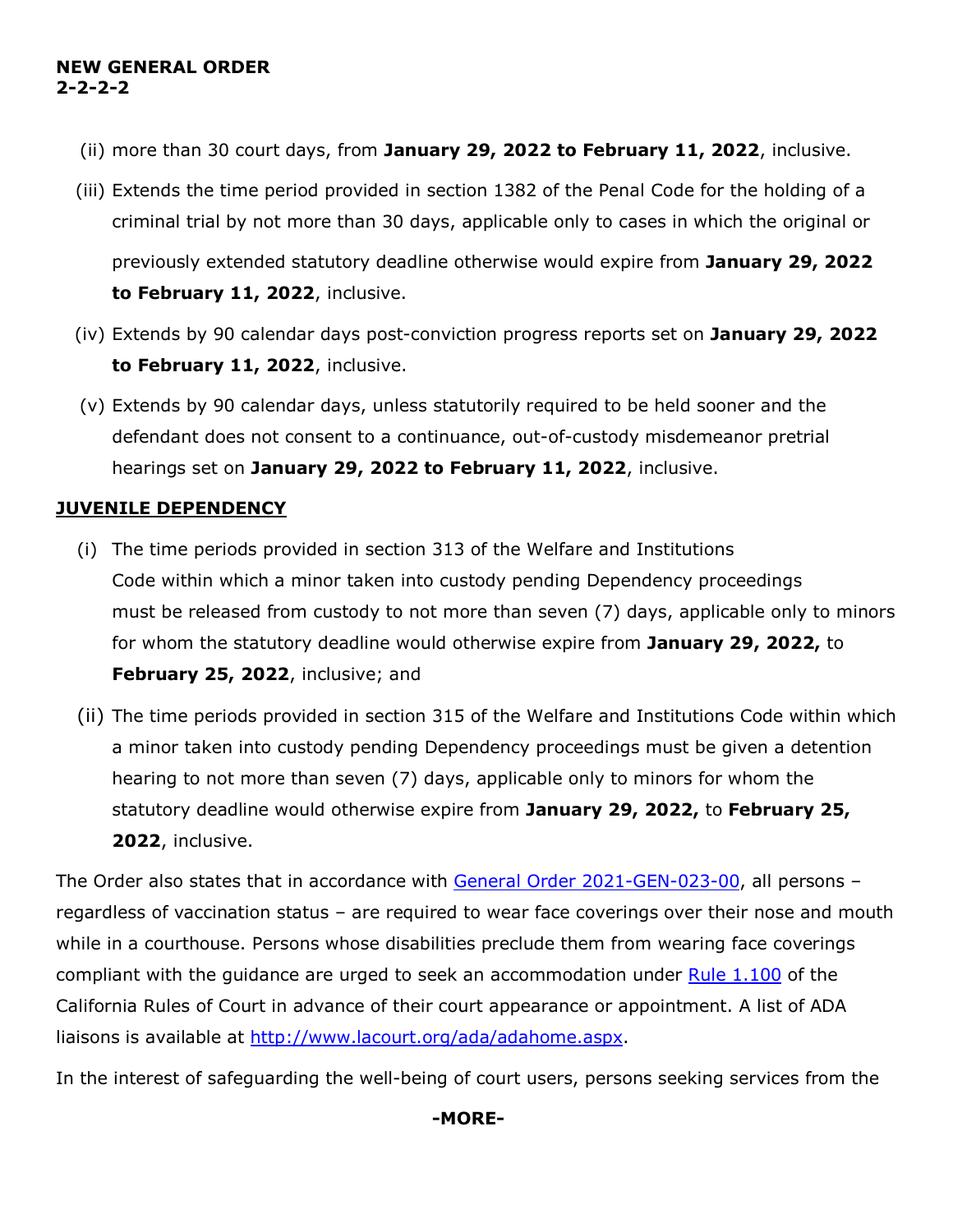#### **NEW GENERAL ORDER 3-3-3-3**

Clerk's Office and court support services are encouraged to schedule appointments. For telephone or video assistance, or [to schedule an appointment,](https://www.lacourt.org/newsmedia/ui/pdf/CALLCENTERPHONENUMBERSAccessLACourtUpdate_3.pdf) the telephone number for each courthouse is listed at the courthouse entry and posted on the Court's website, www.lacourt.org.

Presiding Judge Taylor also strongly encourages litigants and attorneys to appear remotely for their hearing using the Court's LACourtConnect system. To register to appear remotely, visit [lacourt.org/lacc/](https://my.lacourt.org/laccwelcome) to learn more and start the registration process. Video appearances are strongly encouraged.

For more information, follow the Court on Twitter [\(@LASuperiorCourt\)](https://twitter.com/LASuperiorCourt) and visit the Court's website [\(LACourt.org\)](https://www.lacourt.org/).

**###**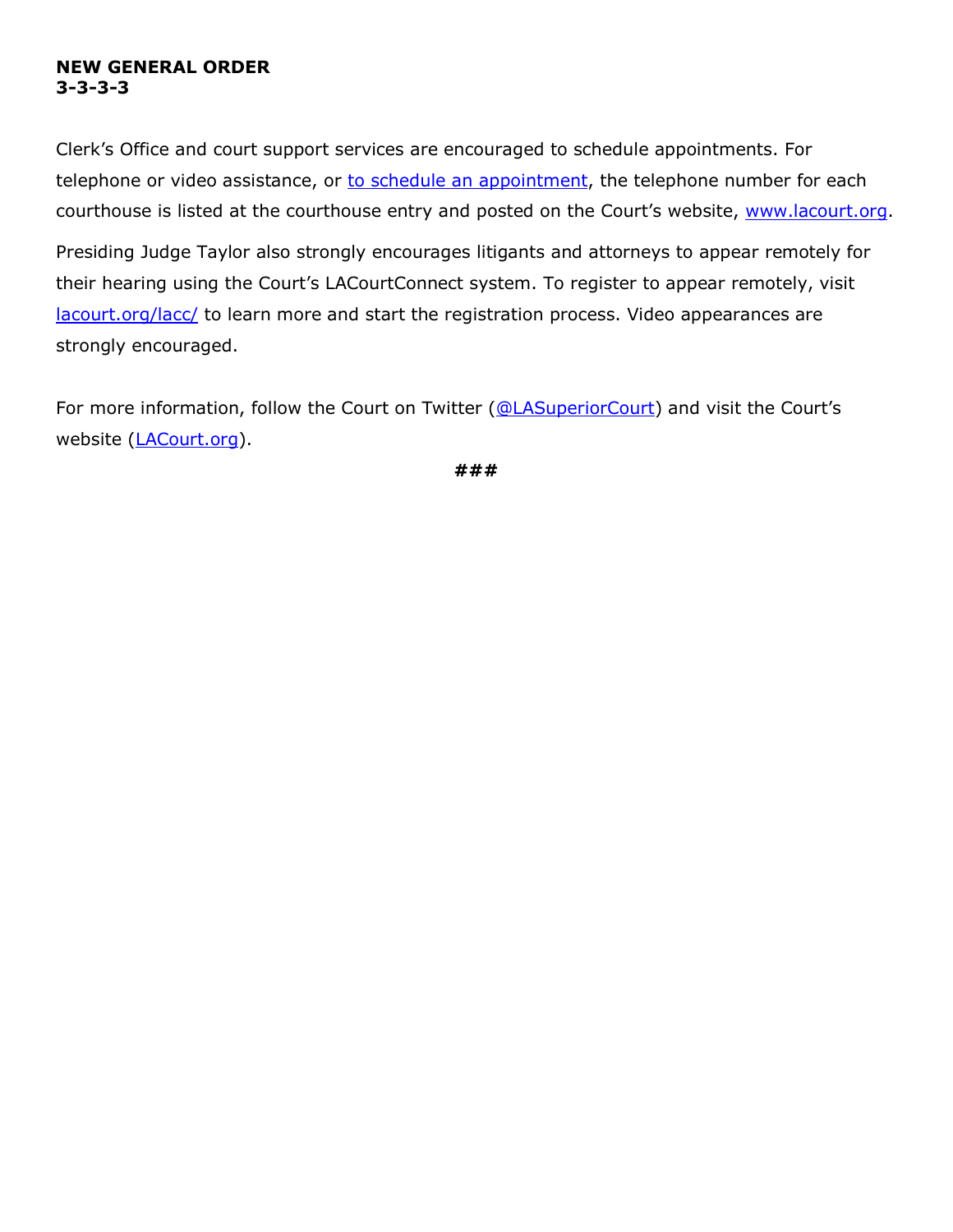|                                                                                            |                                                                                          | Superlor Court of California<br>County of Los Angeles<br>JAN 27 2022               |  |
|--------------------------------------------------------------------------------------------|------------------------------------------------------------------------------------------|------------------------------------------------------------------------------------|--|
|                                                                                            |                                                                                          | Sherri R, Carter, Executive Officer/Clerk<br>Lee Deputy<br>Bv.<br>Rizalinda Mina   |  |
| SUPERIOR COURT OF THE STATE OF CALIFORNIA                                                  |                                                                                          |                                                                                    |  |
| FOR THE COUNTY OF LOS ANGELES                                                              |                                                                                          |                                                                                    |  |
|                                                                                            |                                                                                          |                                                                                    |  |
| <b>PANDEMIC</b>                                                                            | ADMINISTRATIVE ORDER OF THE<br>PRESIDING JUDGE RE COVID-19                               | <b>GENERAL ORDER</b>                                                               |  |
|                                                                                            |                                                                                          |                                                                                    |  |
|                                                                                            |                                                                                          |                                                                                    |  |
| In its continuing efforts to balance its obligation to maintain access to justice with its |                                                                                          |                                                                                    |  |
| commitment to safeguard the well-being of court users during the COVID-19 pandemic, the    |                                                                                          |                                                                                    |  |
| SUPERIOR COURT OF LOS ANGELES COUNTY HEREBY FINDS AND ORDERS AS                            |                                                                                          |                                                                                    |  |
| <b>FOLLOWS:</b>                                                                            |                                                                                          |                                                                                    |  |
|                                                                                            | 1. Clerk's Office and Self-Help Center Appointments:                                     |                                                                                    |  |
|                                                                                            | In the interest of safeguarding the well-being of court users, persons seeking services  |                                                                                    |  |
|                                                                                            | from the Clerk's Office, court support services, and/or the Self-Help Centers are        |                                                                                    |  |
|                                                                                            | encouraged to schedule appointments. For telephone or video assistance, or to schedule   |                                                                                    |  |
| an appointment, the telephone number for each courthouse is listed at the courthouse       |                                                                                          |                                                                                    |  |
| entry and posted on the Court's website, www.lacourt.org.                                  |                                                                                          |                                                                                    |  |
|                                                                                            | 2. Face Coverings:                                                                       |                                                                                    |  |
|                                                                                            | In accordance with General Order 2021-GEN-023-00, all persons – regardless of            |                                                                                    |  |
|                                                                                            | vaccination status – are required to wear face coverings over their nose and mouth while |                                                                                    |  |
|                                                                                            | in a courthouse. Persons whose disabilities preclude them from wearing face coverings    |                                                                                    |  |
|                                                                                            | compliant with the Guidance, are urged to seek an accommodation under Rule 1.100 of      |                                                                                    |  |
|                                                                                            |                                                                                          | the California Rules of Court in advance of their court appearance or appointment. |  |
|                                                                                            |                                                                                          |                                                                                    |  |

1

2

3

4

5

6

7

8

9

10

11

12

13

14

15

16

17

18

19

20

21

22

23

24

25

26

27

28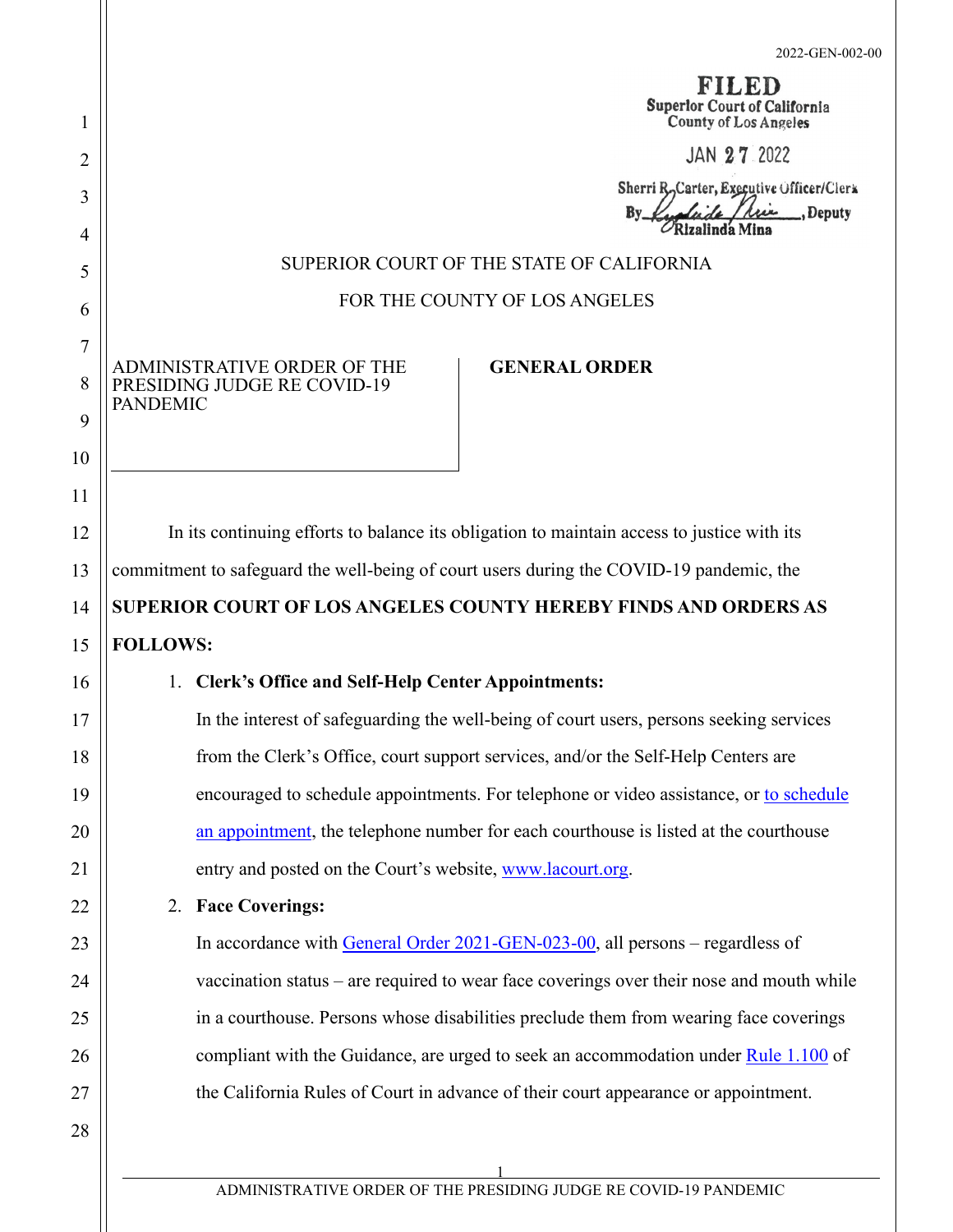## 3. **Judicial Emergency Order Continuances**:

#### a. Criminal Division

- i. Pursuant to the authority granted by the March 30, 2020 Statewide Emergency [Order](http://www.lacourt.org/newsmedia/uploads/142020431048StatewideOrderbytheChiefJustice-ChairoftheJudicialCouncil03-30-2020.pdf) issued by the Honorable Tani G. Cantil-Sakauye, Chief Justice of California and Chair of the Judicial Council, which the Court implemented in its General [Order No. 2020-GEN-007-00](http://www.lacourt.org/newsmedia/uploads/142020431420492020-GEN-007-00AdministrativeOrderofPJreCOVID-19040220(006).pdf) issued on April 2, 2020, and **until February 11, 2022**, the Court extends the time provided by section 859b of the Penal Code for the holding of a preliminary examination and the defendant's right to release from 10 court days to not more than 30 court days.
- ii. The Court extends the time provided in section 1382 of the Penal Code for the holding of a criminal trial by not more than 30 days, applicable only to cases in which the original or previously extended statutory deadline otherwise would expire from **January 29, 2022 to February 11, 2022**, inclusive.
- iii. The Court extends by 90 calendar days post-conviction progress reports due from **January 29, 2022 to February 11, 2022**, inclusive.
- iv. The Court extends by 90 calendar days, unless statutorily required to be held sooner and the defendant does not consent to a continuance, out-of-custody misdemeanor pretrial hearings set on **January 29, 2022 to February 11, 2022**, inclusive.
- b. Juvenile Dependency
	- i. The Court extends the time periods provided in section 313 of the Welfare and Institutions Code within which a minor taken into custody pending dependency proceedings must be released from custody to not more than seven (7) days, applicable only to minors for whom the statutory deadline would otherwise expire from **January 29, 2022 to February 25, 2022**, inclusive.
- ii. The Court extends the time periods provided in section 315 of the Welfare and Institutions Code within which a minor taken into custody pending dependency proceedings must be given a detention hearing to not more than seven (7) days,